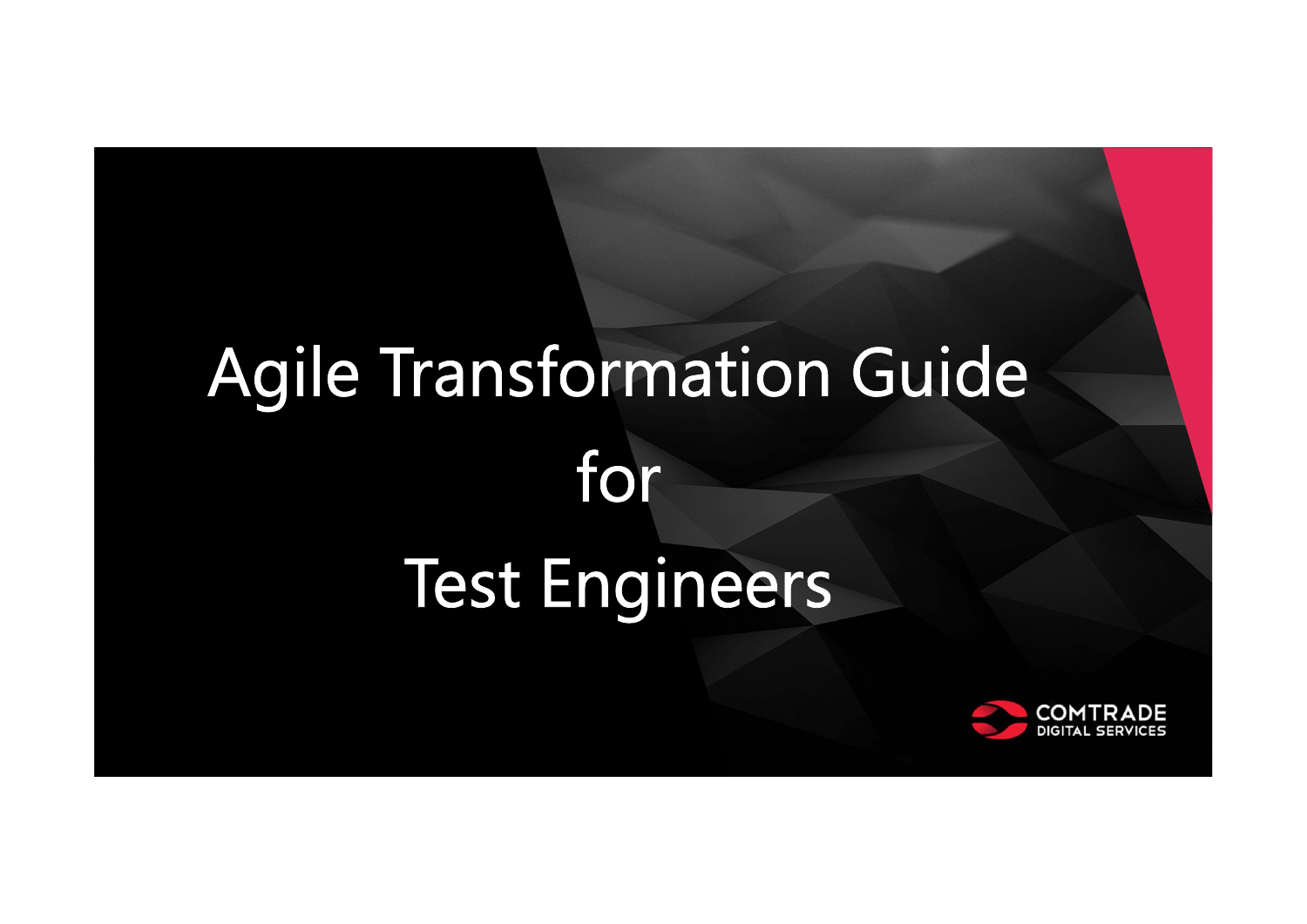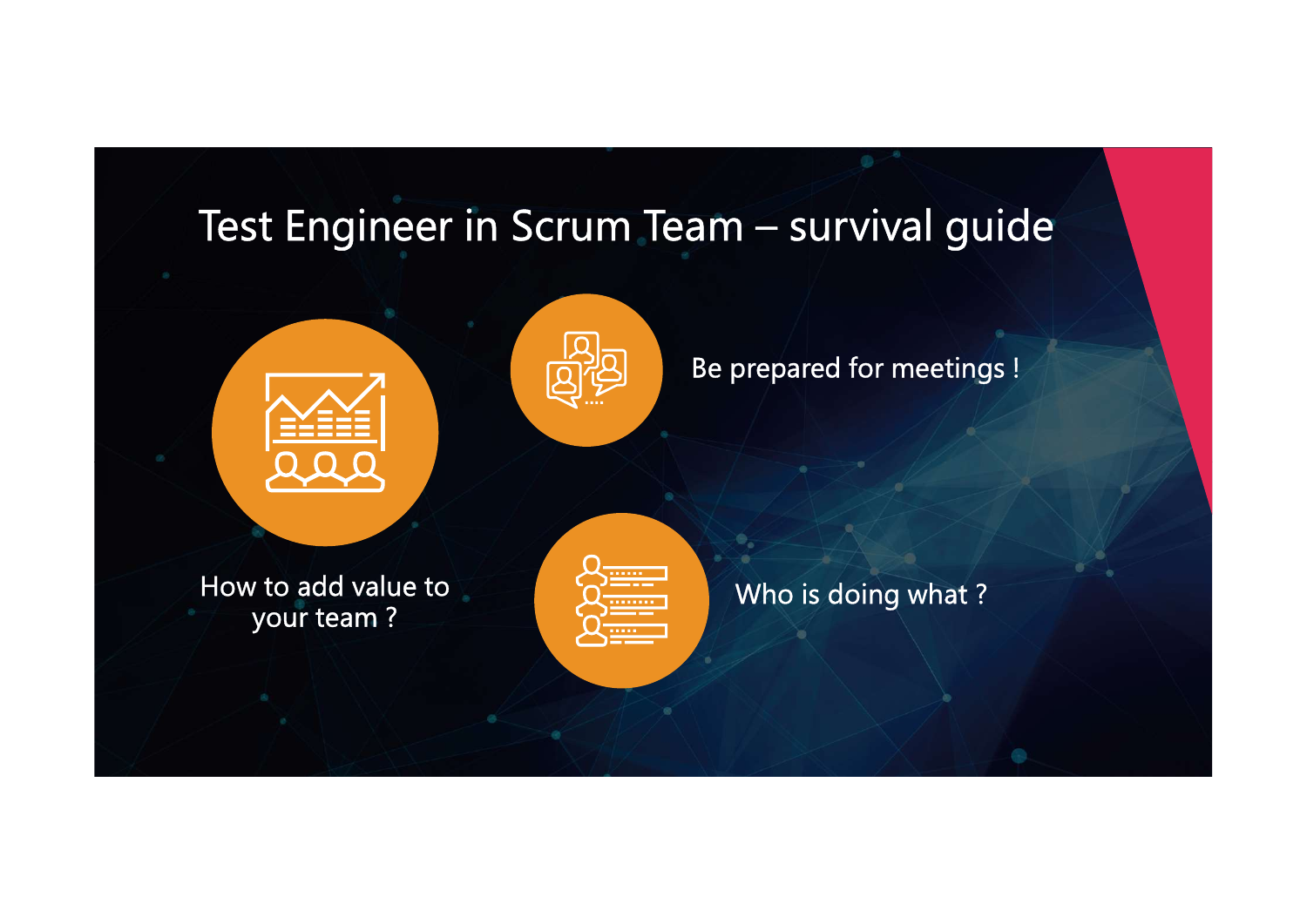## Fest Engineer in Scrum Team — survival guide<br>
» Grooming session – often overlooked but QA needs to be here (to <u>ask questions and to test</u>) !<br>
» Planning session – estimation, selection (tagging and subtasks on suitable u Fest Engineer in Scrum Team – survival guide<br>
» Grooming session – often overlooked but QA needs to be here (to <u>ask questions and to test)</u> !<br>
» Planning session – estimation, selection (tagging and subtasks on suitable u Test Engineer in Scrum Team – survival guide<br>
• Grooming session – often overlooked but QA needs to be here (to <u>ask questions and to test)</u><br>
• Planning session – estimation, selection <u>(tagging and subtasks</u> on suitable u Test Engineer in Scrum Team – survival guide<br>• Grooming session – often overlooked but QA needs to be here (to <u>ask questions and to te</u><br>• Planning session – estimation, selection (<u>tagging and subtasks</u> on suitable user s Fest Engineer in Scrum Team – surviventy of the Scrum state of the Scrum Team – surviventy of the print parallel and suppose the sprint – working together (testing and development in parallel), s<br>
The Sprint – working toge Test Engineer in Scrum Team – survival guide

- 
- 
- 
- 
- 

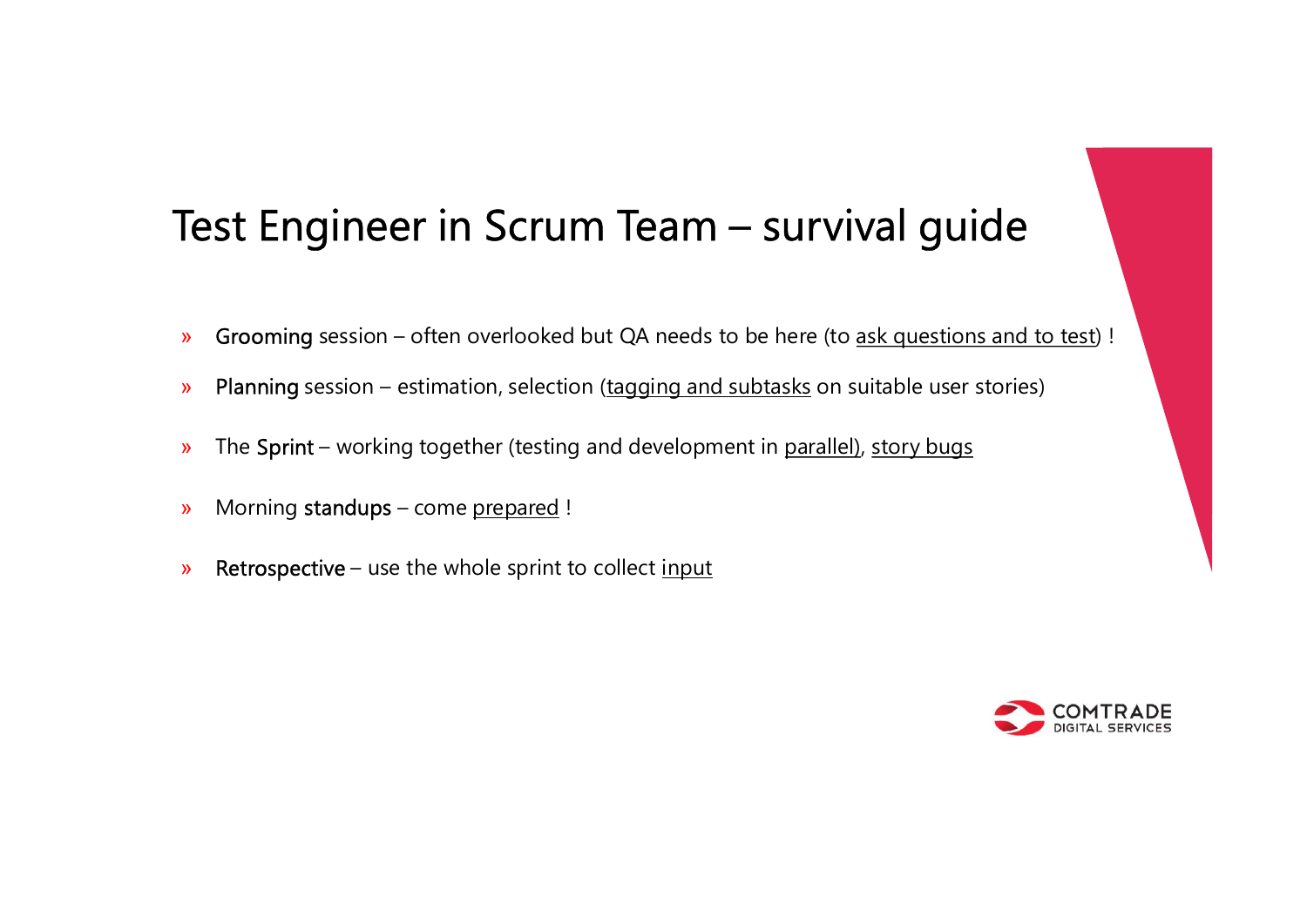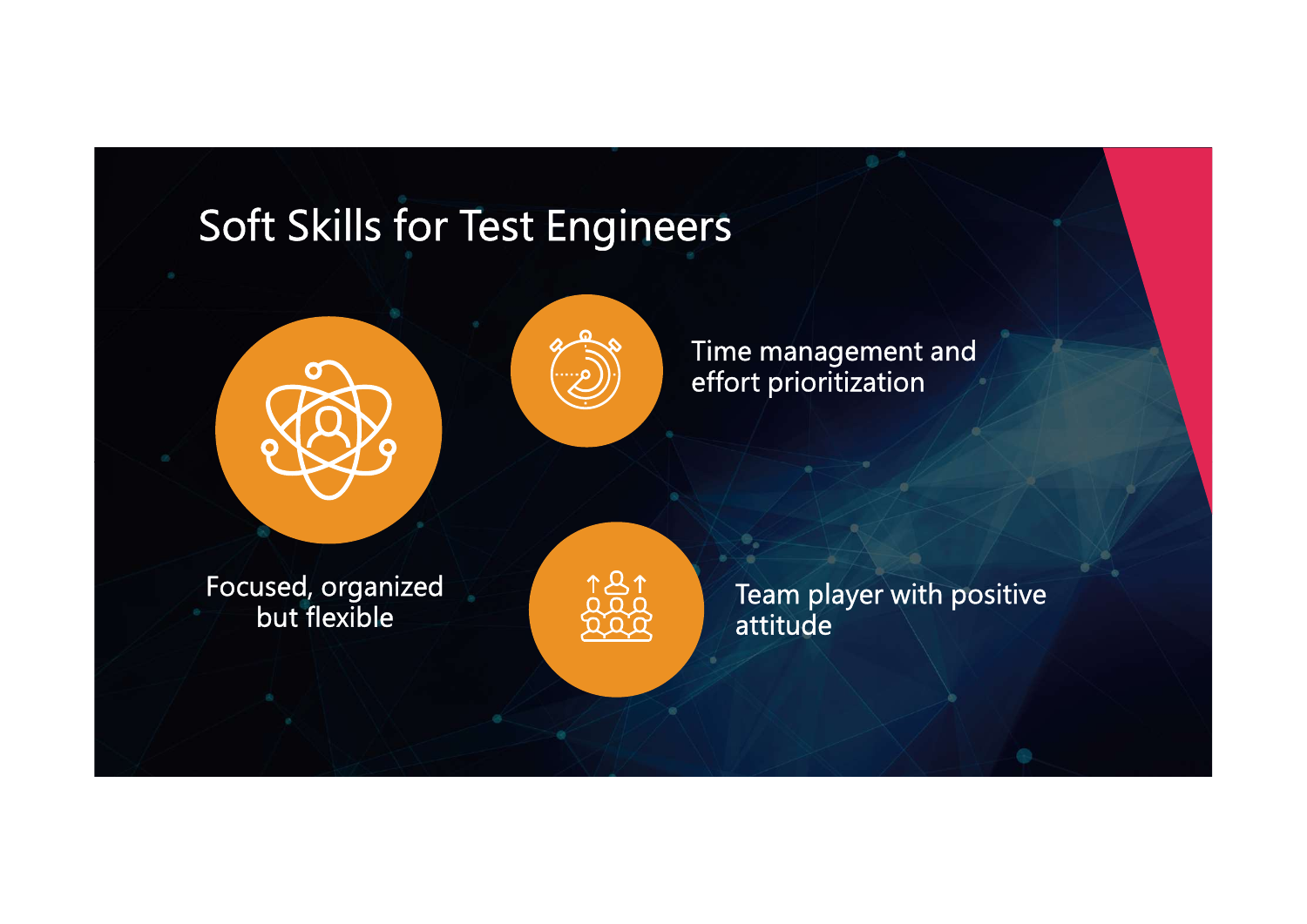# oft Skills for Test Engineers<br>» Communication - don't be afraid to ask questions ! <u>Ask Dev for input !</u><br>» Time management and effort prioritization – use automation wisely oft Skills for Test Engineers<br>» Communication - don't be afraid to ask questions ! <u>Ask Dev for input !</u><br>» Time management and effort prioritization – use automation wisely<br>» Focused, organized but flexible **Oft Skills for Test Engineers**<br>
» Communication - don't be afraid to ask questions ! <u>Ask Dev for input !</u><br>
» Time management and effort prioritization – use automation wisely<br>
» Focused, organized but flexible<br>
» Negativ **Signal State Condition Control Control Condition Control Control Communication - don't be afraid to ask questions ! Ask Dev for input!<br>
• Time management and effort prioritization – use automation wisely<br>
• Pocused, organ** Soft Skills for Test Engineers

- 
- 
- » Focused, organized but flexible
- 
- 
- <p>• <b>Communication</b> don't be afraid to ask questions ! <u>Ask Dev for input!</u></p>\n<p>• <b>Time management and effort prioritization</b> use automation wisely</p>\n<p>• <b>Focusd, organized but flexible</b></p>\n<p>• <b>Negative thinking</b> not only happy paths, test for bugs!</p>\n<p>• <b>Reporting</b> <u>How much</u> is enough ? <u>What</u> is important ?</p>\n<p>• <b>Team player</b> <u>Supporting</u> Dev with automatic and Management with reporting.</p>\n<p>• <u>COMM</u>

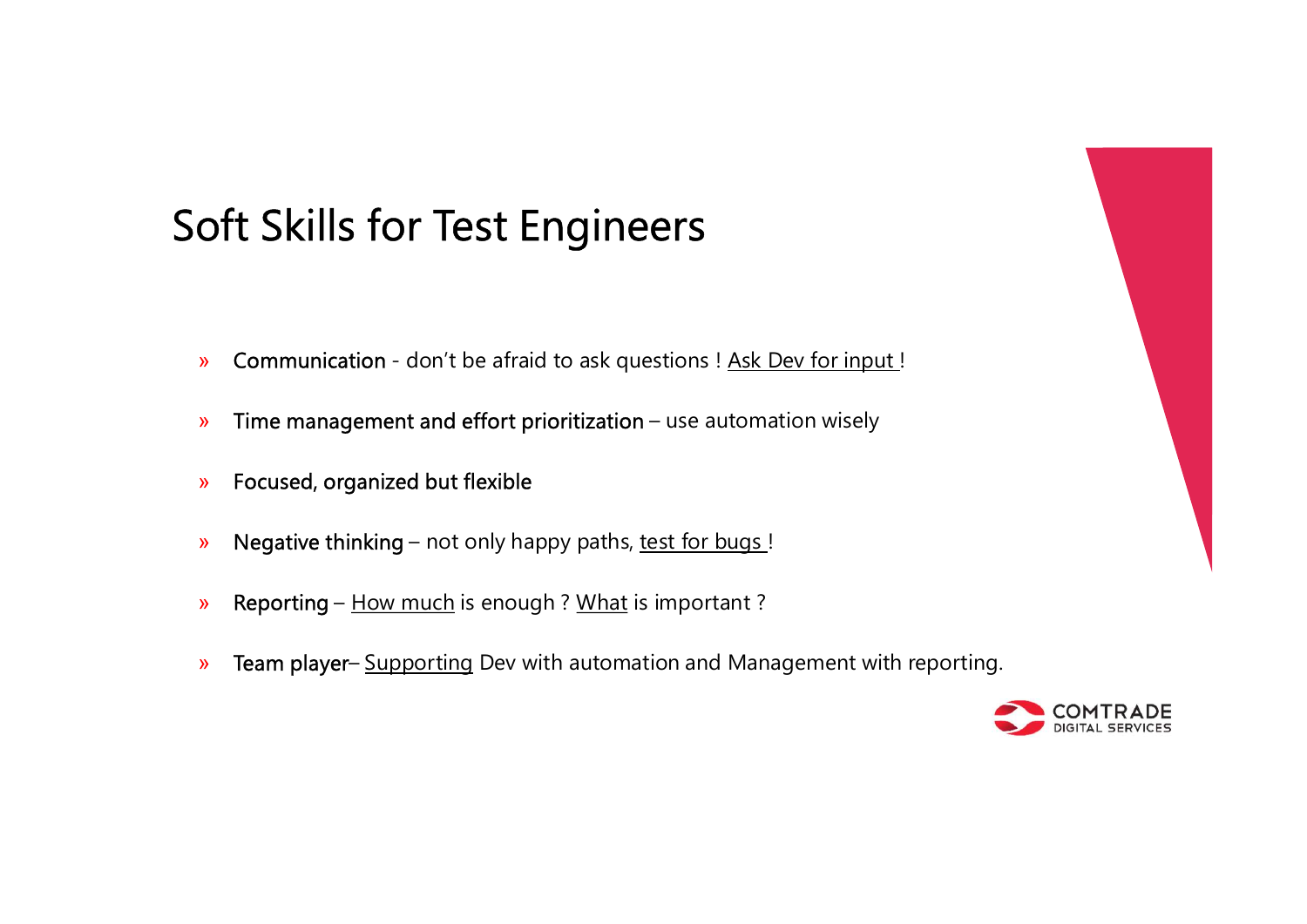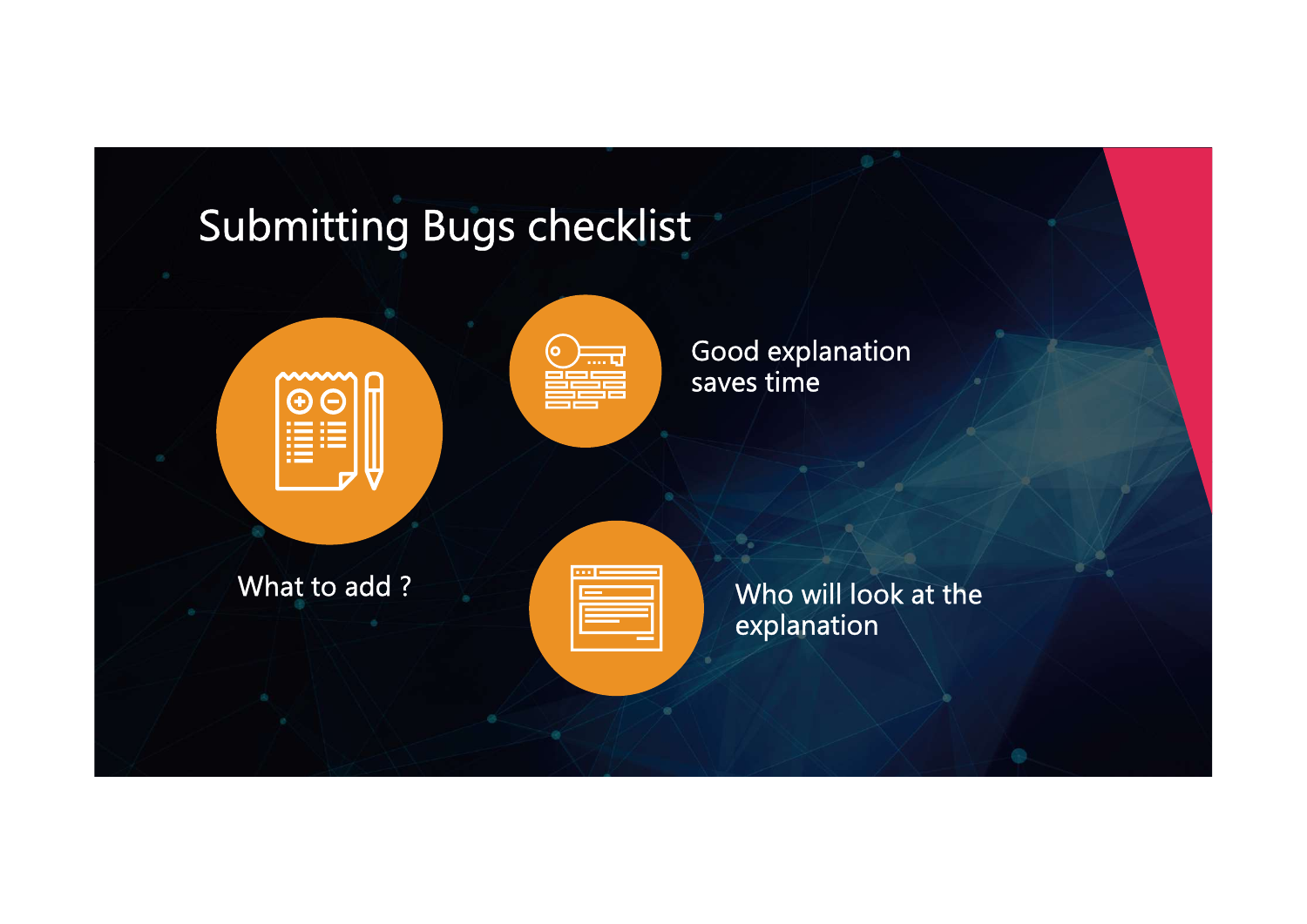# whitting Bugs checklist<br>
» Confirmation – 1st make sure it's a bug ! 2<sup>nd</sup> <u>save screen shoot and logs</u><br>
» How much information – (idea for) fix is in details **ubmitting Bugs checklist**<br>» Confirmation – 1st make sure it's a bug ! 2<sup>nd</sup> <u>save screen shoot and logs</u><br>» How much information – (idea for) fix is in details<br>» Importance of <u>title and labels</u> – use keywords (think of se **ubmitting Bugs checklist**<br>» Confirmation – 1st make sure it's a bug ! 2<sup>nd</sup> <u>save screen shoot and logs</u><br>» How much information – (idea for) fix is in details<br>» Importance of <u>title and labels</u> – use keywords (think of se **ubmitting Bugs checklist**<br>
• Confirmation – 1<sup>st</sup> make sure it's a bug ! 2<sup>nd</sup> <u>save screen shoot and I</u><br>
• How much information – (idea for) fix is in details<br>
• Importance of <u>title and labels</u> – use keywords (think of Submitting Bugs checklist

- 
- 
- Confirmation 1<sup>st</sup> make sure it's a bug !  $2^{nd}$  <u>save screen shot</u><br>
 How much information (idea for) fix is in details<br>
 Importance of <u>title and labels</u> use keywords (think of searc<br>
 **1** problem = **1** bug<br>
•
- » 1 problem = 1 bug
- 
- » What to do when you cannot reproduce it ?
- 

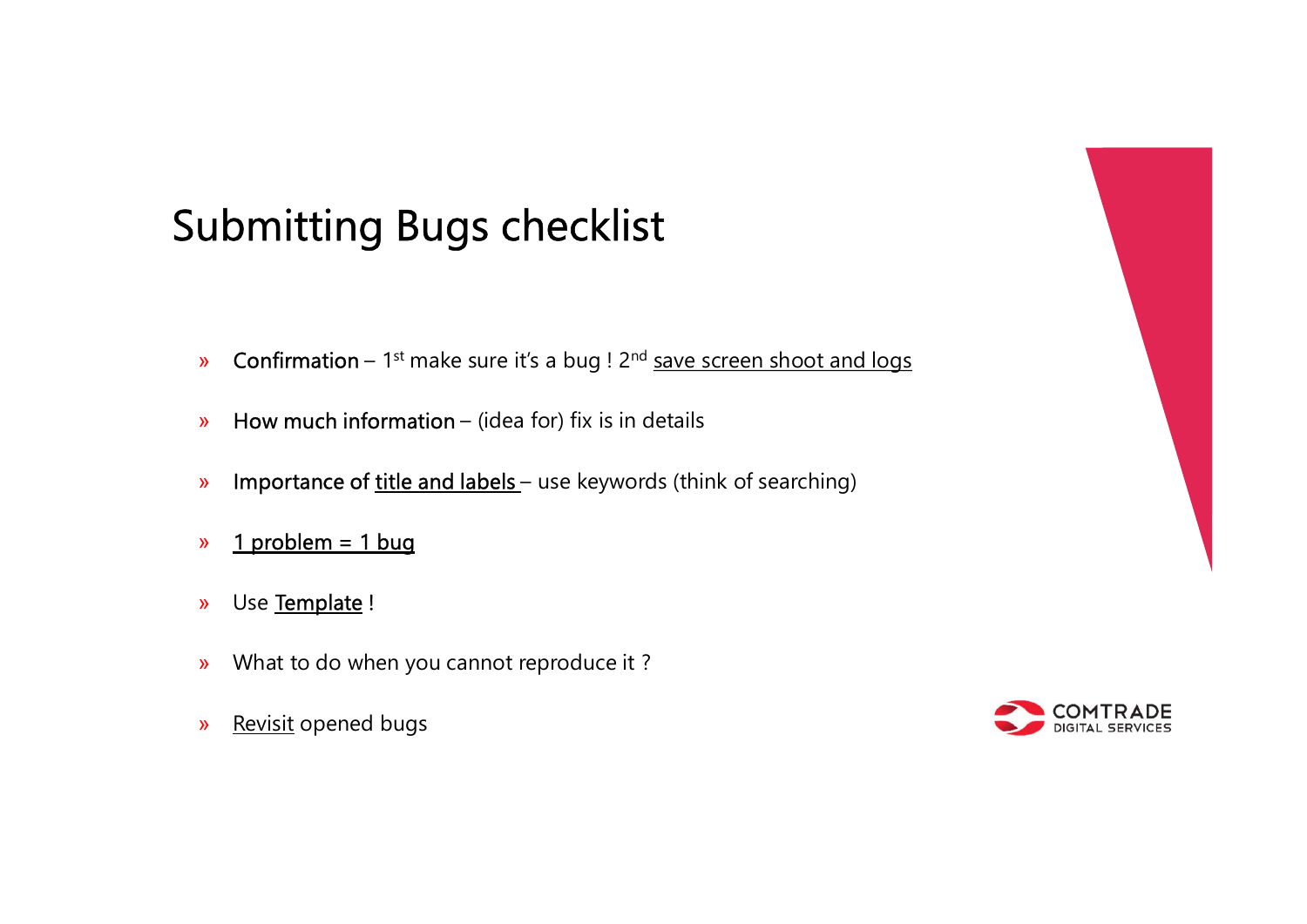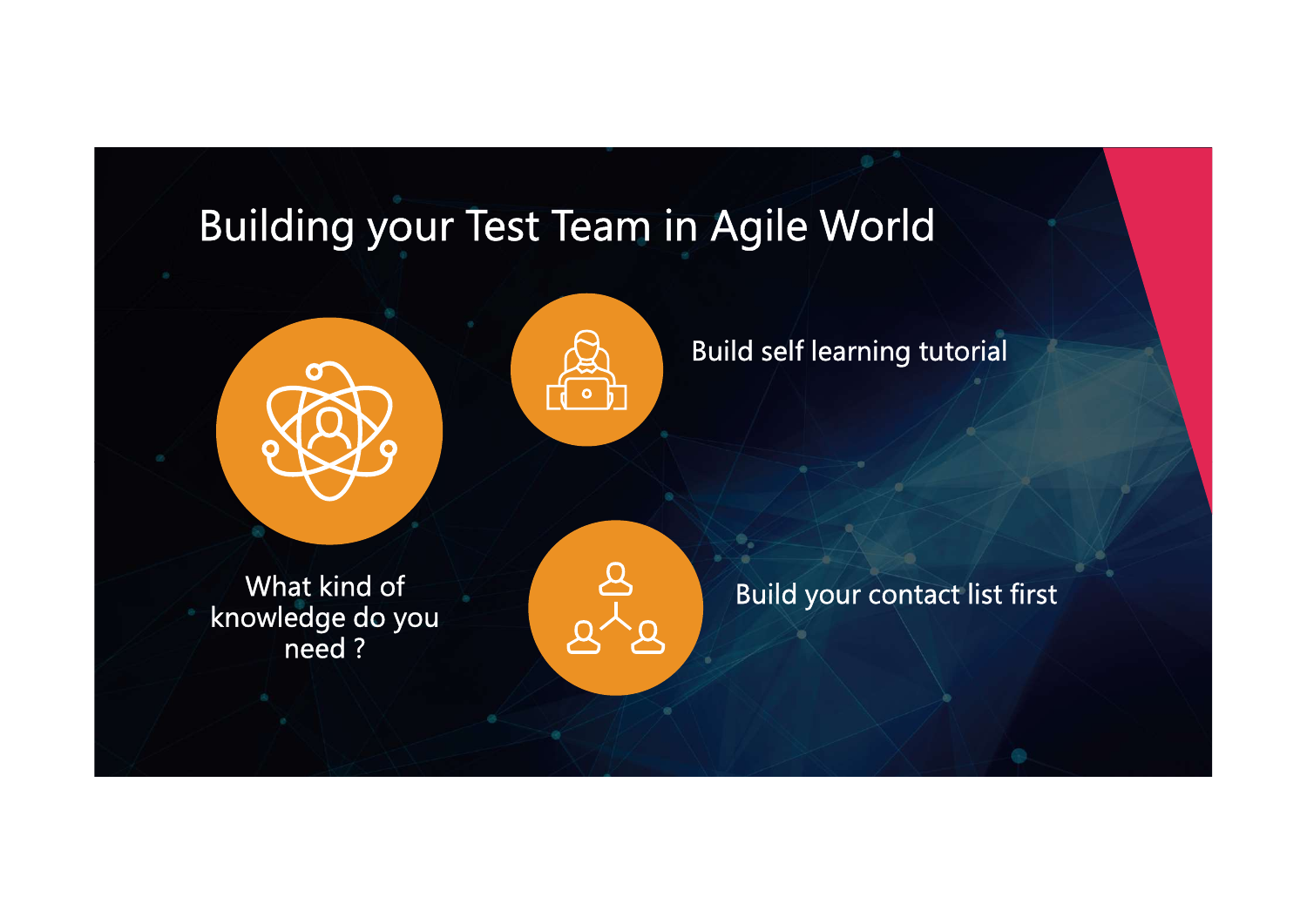#### Building your Test Team in Agile World

- » Start with contact list
- » Record the workshops and prepare documentation for newcomers
- » Prepare training materials in **folders by days**
- » Prepare suitable trainings (internal and external, online)
- » Check for updates regularly !

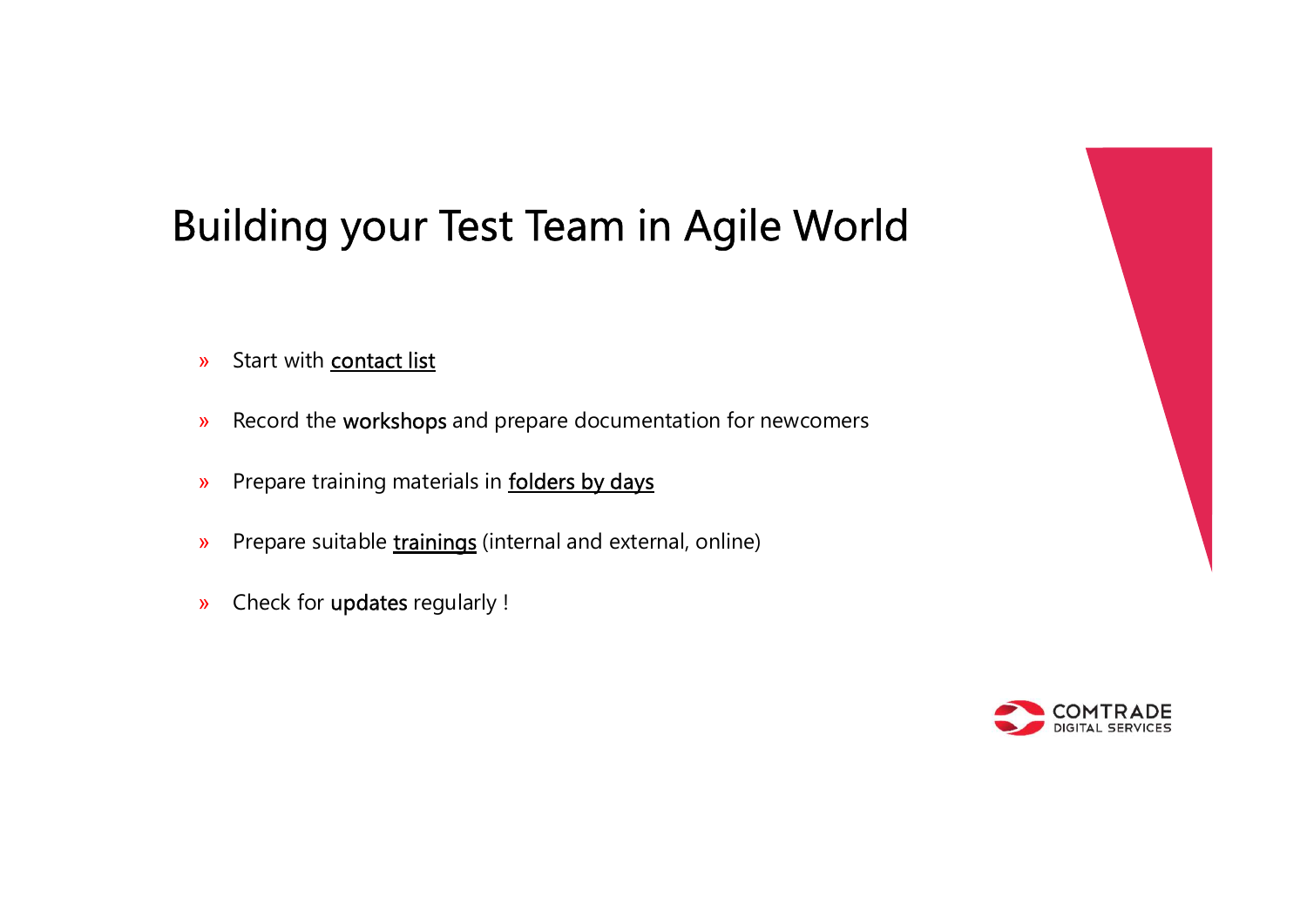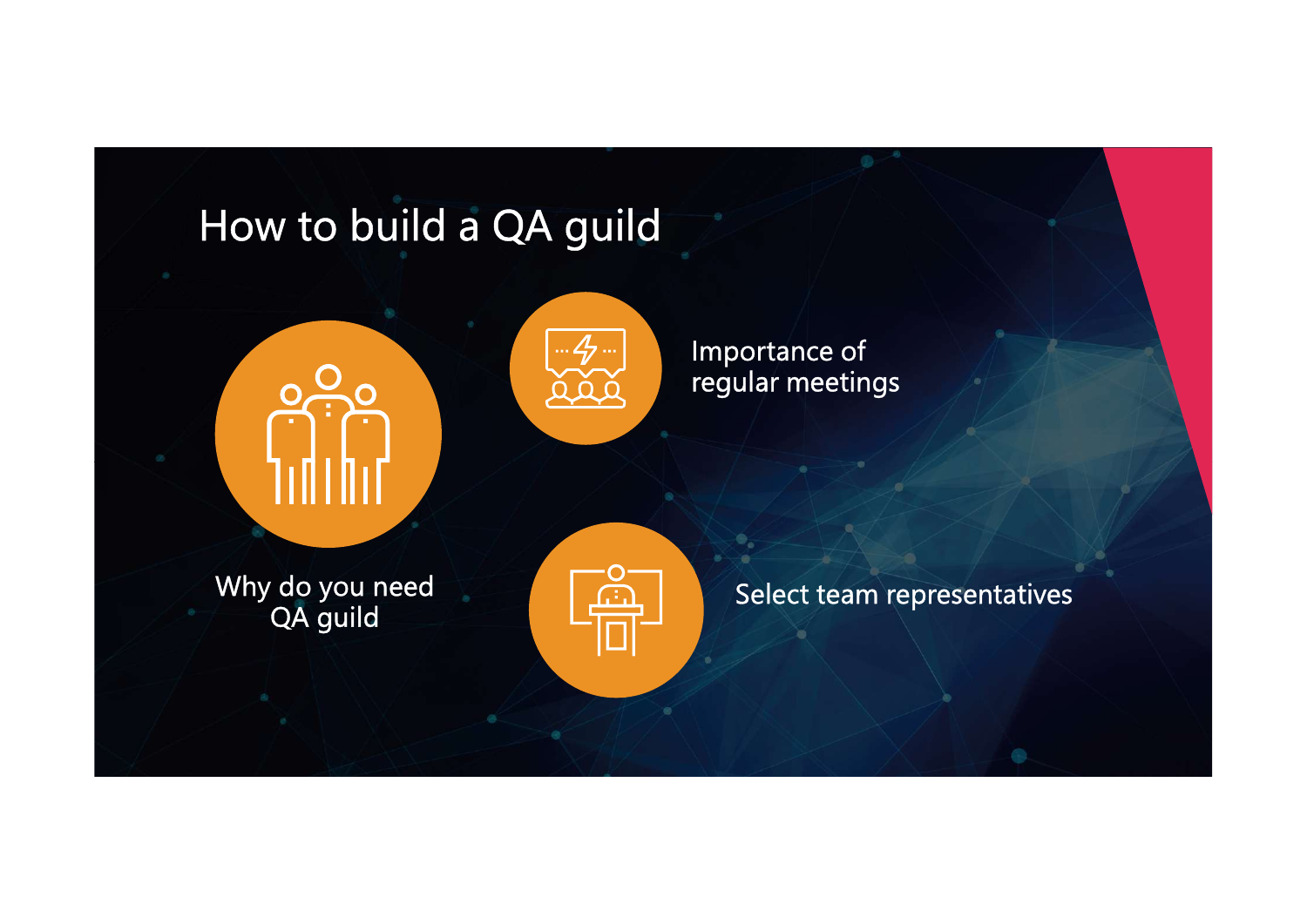#### How to build a QA guild

- » Schedule guild meetings
- » Use Lean Coffee type of meetings
- » Use reporting wisely (1 page report)
- » Invest in supporting test automation libraries
- » Don't forget about manual testers

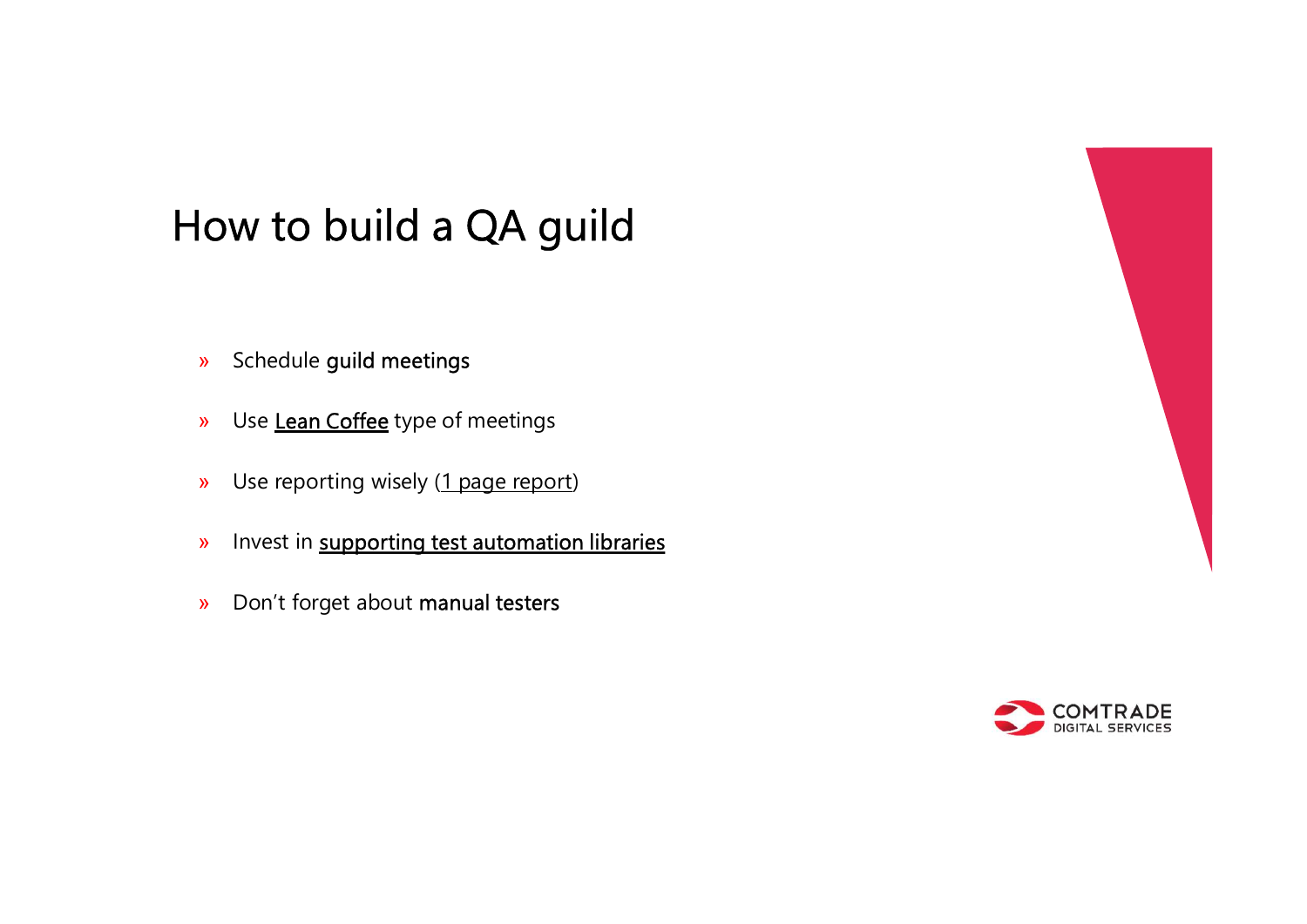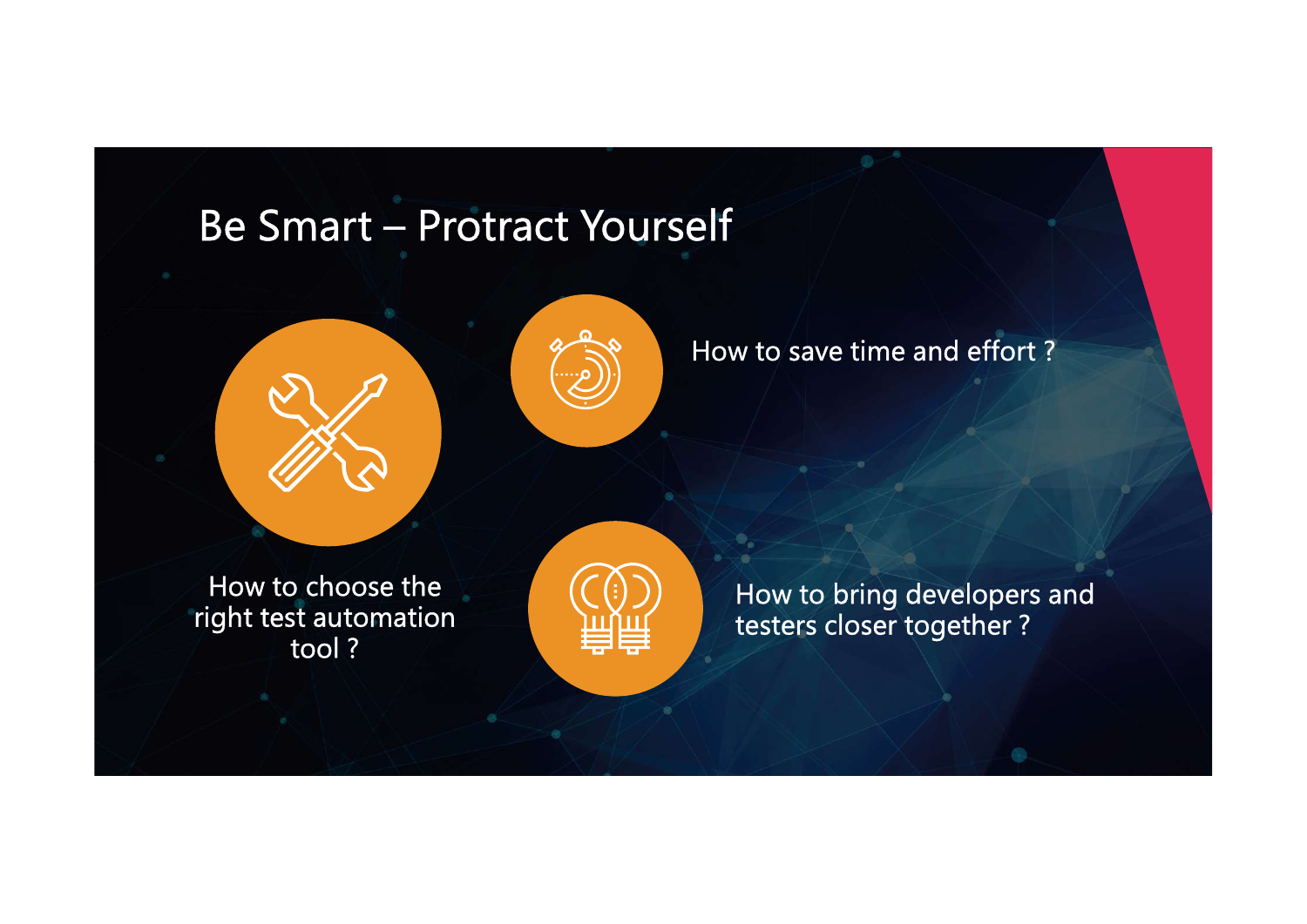# **9 Smart — Protract Yourself**<br>
• Distribution of (dev/qa) work on a project<br>
• Benefits of common language<br>
• Choosing the right tool<br>
• Benefits of developers helping with test automation<br>
• Pareto Principle (how to find Be Smart – Protract Yourself

- » Distribution of (dev/qa) work on a project
- » Benefits of common language
- » Choosing the right tool
- » Benefits of developers helping with test automation
- 



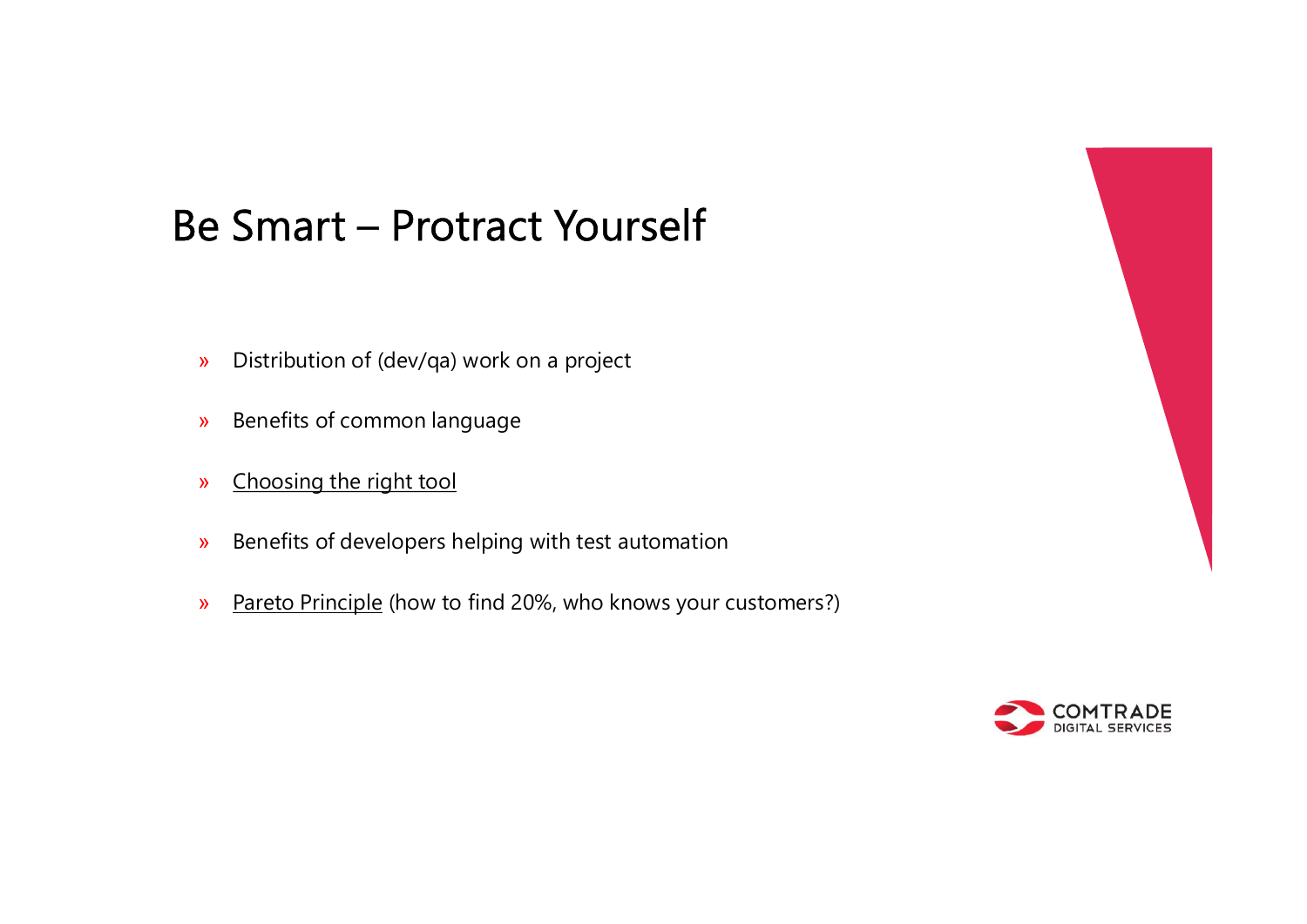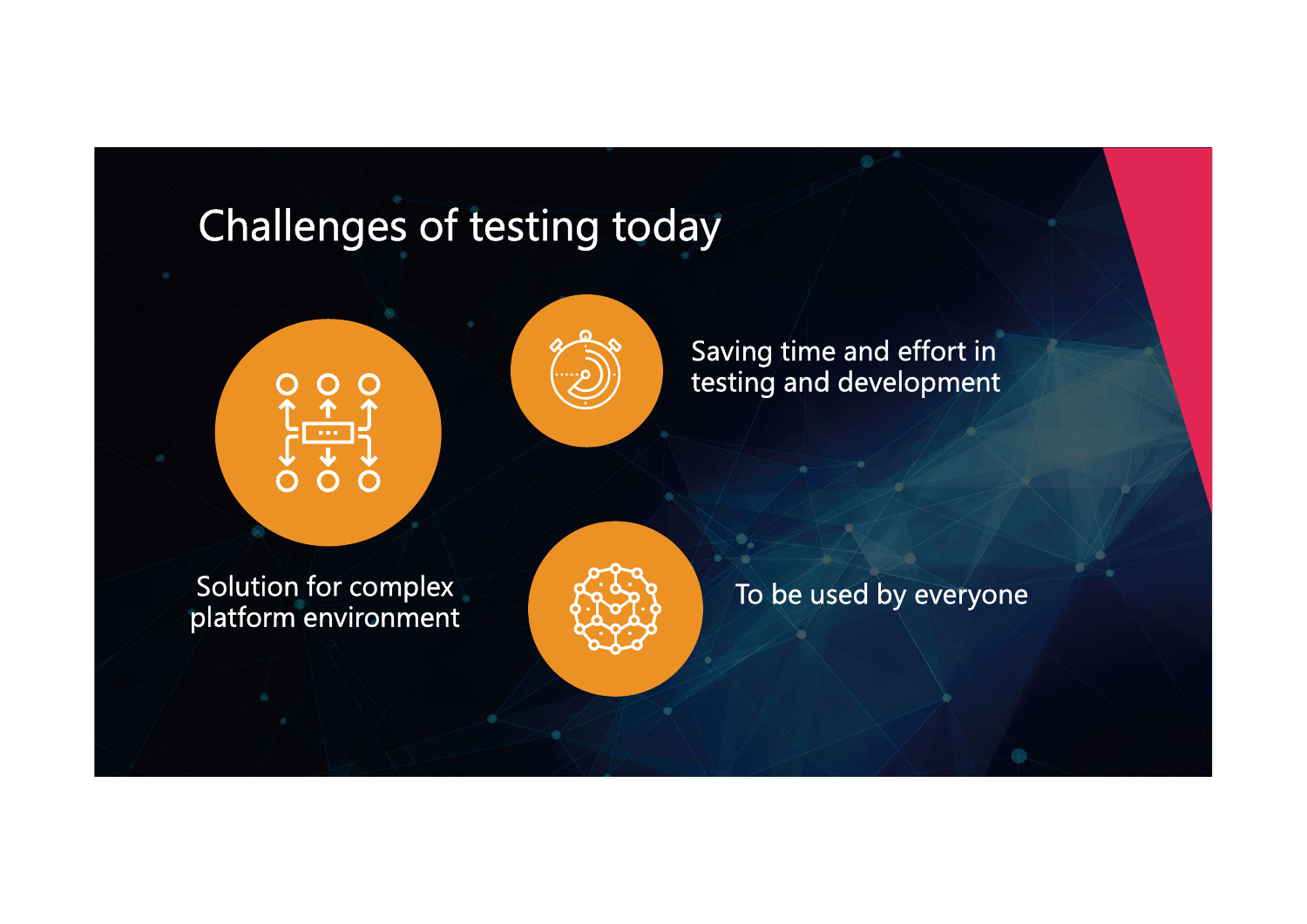#### Challenges of testing today

- » Interconnected platform environment
- » Remove dependencies
- » Simulator functions (magic number, queue, transparency)
- » Simulator modes: Recording, Playback



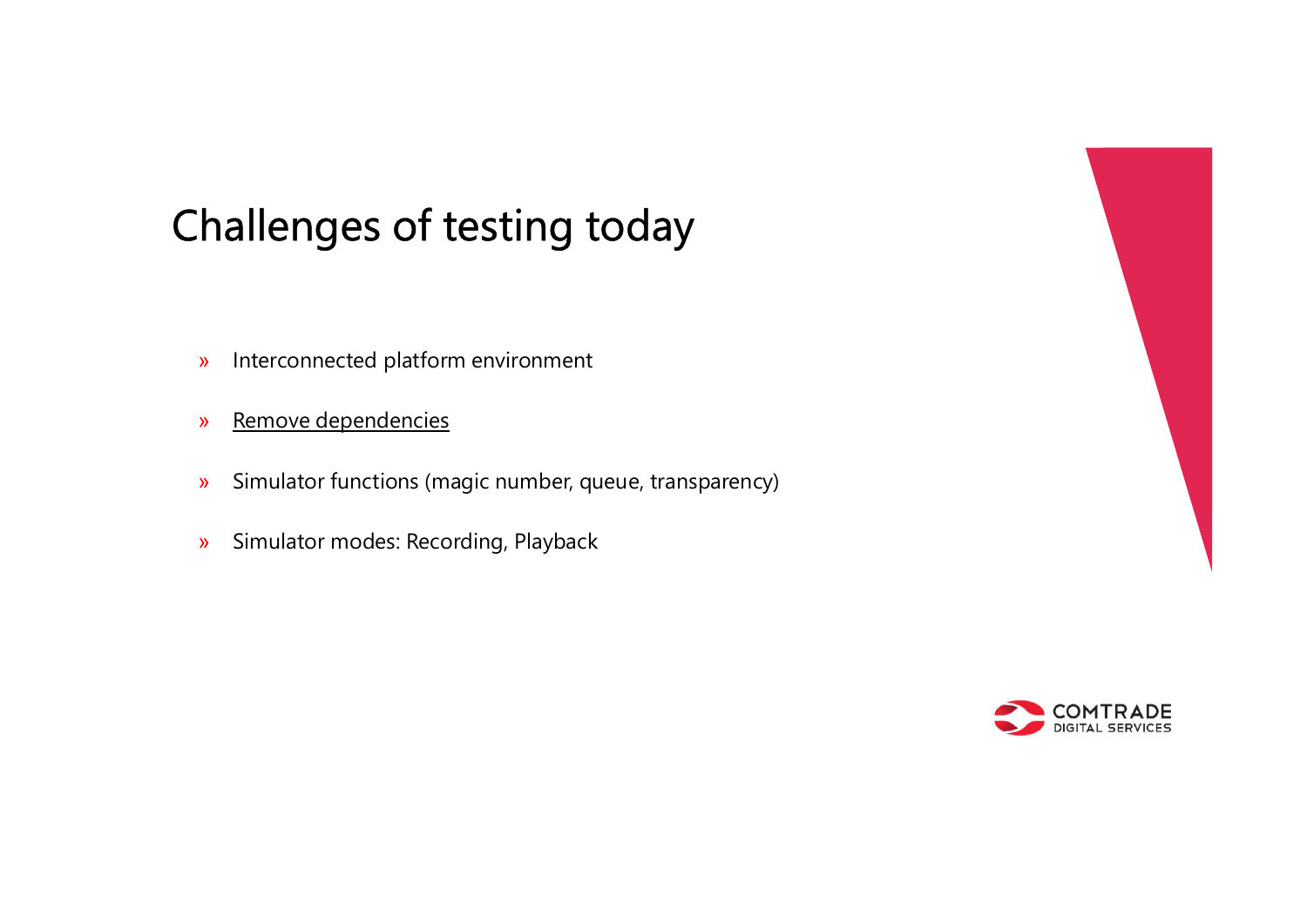